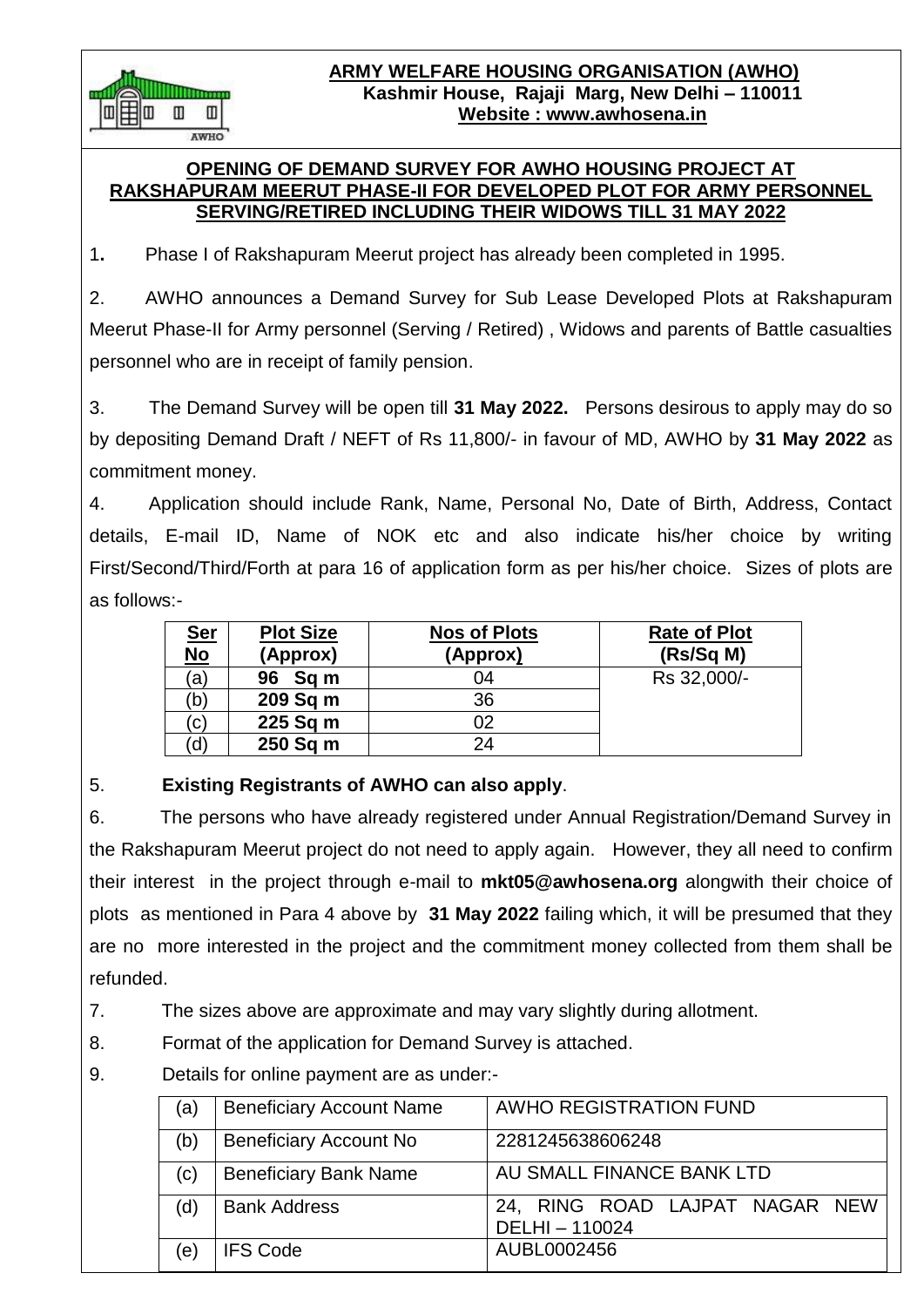10. F**ixation of Seniority.** All applications received during the announced demand survey period shall be treated at par for seniority. At the close of the advertised period, inter-se-seniority will be determined by a random draw of lots. From 01 Jun 2022 onwards, seniority of applicants will be fixed on **"First-Come-First Serve Basis"** based on the date of Demand Draft/NEFT for commitment money.

## **Notes**:-

 (a) If the project is not launched within one year and six months (by 31 Oct 2023), the commitment money will be refunded without any deductions and NO Interest will be paid. Interest will be paid post 01 Nov 2023.

(b) In case of premature withdrawal by an applicant, i.e. before launch of the scheme or before a period of one year and six months, the commitment money will be refunded after deduction of 2% handling charges and no interest will be paid.

## **For further details contact :**

Director (Marketing) Tele : 011-23013163, 23017768 Fax : 011-23010599 AWHO, Kashmir House, Rajaji Marg, New Delhi-110011 Email : **loan01@awhosena.org**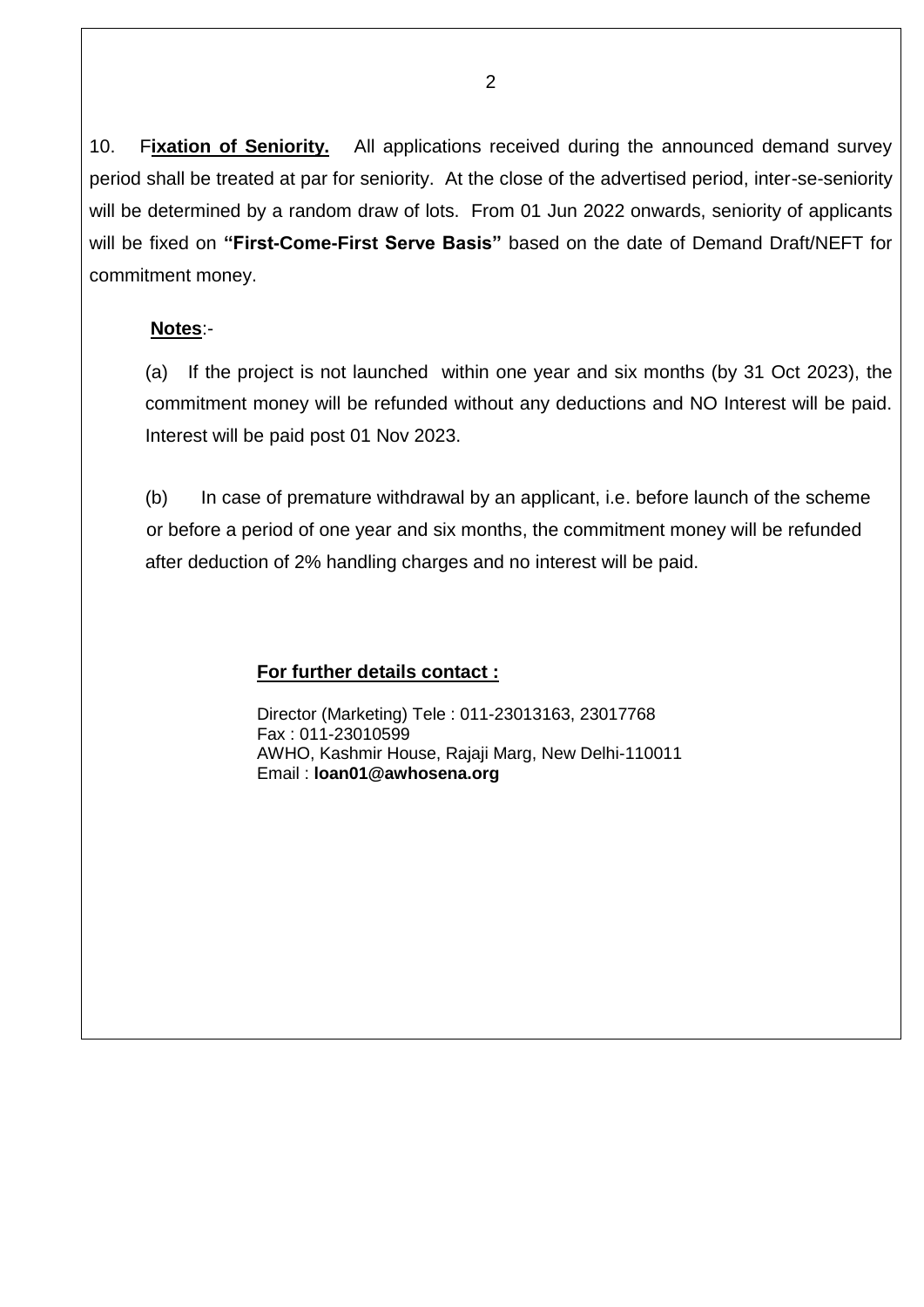#### **APPLICATION FOR DEMAND SURVEY** : **MEERUT RAKSHAPURAM**

| 1. | Personal No.                                                                                                                   |                | ÷  |                       |                                |
|----|--------------------------------------------------------------------------------------------------------------------------------|----------------|----|-----------------------|--------------------------------|
|    | (a) Present Personal No.                                                                                                       |                |    |                       |                                |
|    | (b) Any previous Personal No (Like EC, SS, MS, JC or any other) :                                                              |                |    |                       |                                |
|    | (c) Personal No of Spouse with Rank & Name ( if eligible to                                                                    |                |    |                       |                                |
|    | apply for AWHO scheme)                                                                                                         |                |    |                       |                                |
| 2. | <b>Rank and Name of Applicant</b>                                                                                              |                | ÷  |                       |                                |
| 3. | <b>Name of Father/Spouse</b>                                                                                                   |                |    |                       |                                |
| 4. | <b>Nationality</b>                                                                                                             |                |    |                       |                                |
| 5. | Date of Birth of Applicant                                                                                                     |                |    |                       |                                |
| 6. | <b>Date of Commission/Enrolment</b>                                                                                            |                | Ė  |                       |                                |
| 7. | <b>Date of Retirement</b>                                                                                                      |                |    |                       |                                |
| 8. | <b>Unit/Fmn Showing Parent Arm/Service</b>                                                                                     |                |    |                       |                                |
| 9. | Date of Death of Spouse (In case of Widow)                                                                                     |                |    |                       |                                |
|    | 10. Addresses:                                                                                                                 |                |    |                       |                                |
|    | (a) Correspondence Address                                                                                                     |                |    | (b) Permanent Address |                                |
|    |                                                                                                                                |                |    |                       |                                |
|    | 11. Telephone/Mobile No                                                                                                        |                | Ì. |                       |                                |
|    | 12. E-Mail ID                                                                                                                  |                |    |                       |                                |
|    | 13. Details of Next of Kin                                                                                                     |                |    |                       |                                |
|    | (a) Name with Relationship:                                                                                                    |                |    |                       |                                |
|    | (b) Age                                                                                                                        |                |    |                       |                                |
|    | (c) Address                                                                                                                    |                |    |                       |                                |
|    | 14. (a) Are you or your spouse presently Registrant/ Allottee of                                                               |                |    |                       |                                |
|    | AWHO? (If yes, give Registration No.)                                                                                          |                |    |                       |                                |
|    | (b) Were you or your spouse ever allotted a DU/Plot from                                                                       |                |    |                       |                                |
|    | AWHO in the past which you or spouse do not own now?                                                                           |                |    |                       |                                |
|    | (If Yes, give full details of Dwelling Unit/Plot & also Regn No.)                                                              |                |    |                       |                                |
|    | 15. Property Details (Write NIL and sign if no property held)                                                                  |                |    |                       |                                |
|    | I hereby declare that I/my spouse and minor children own immovable residential property including part ownership as<br>under:- |                |    |                       |                                |
|    | S No.<br>Details of property                                                                                                   | <b>Address</b> |    | Size of plot/house    | <b>Purchased/acquired from</b> |

**: :**

**16. Choice Station/Project**

**Indicate your choice in order of preference for Developed Plots i.e. First, Second, Third & Fourth.**

| Size of      | <b>Nos of Plots</b> | <b>Preference of choices</b> |
|--------------|---------------------|------------------------------|
| <b>Plots</b> |                     |                              |
| 96 Sq m      | 04                  |                              |
| 209 Sq m     | 36                  |                              |
| 225 Sq m     | 02                  |                              |
| 250 Sq m     | 24                  |                              |